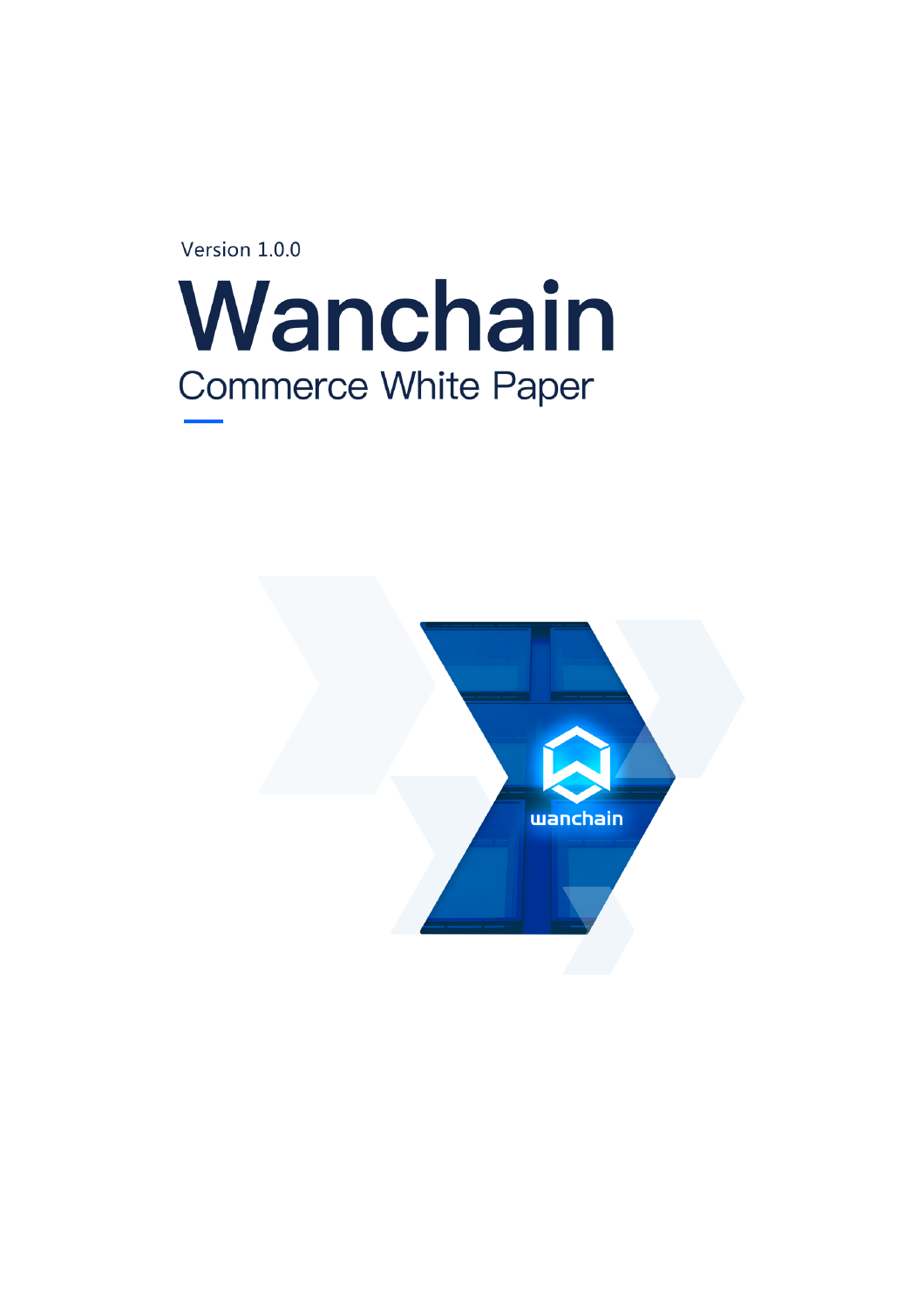# **Contents**

| <b>General Description</b>   | 3              |
|------------------------------|----------------|
| <b>Project Overview</b>      | 5              |
| <b>Wanchain Applications</b> | $\overline{7}$ |
| <b>About Us</b>              | 10             |
| <b>Crowd Funding</b>         | 12             |
| Roadmap                      | 13             |
| Our Team                     | 16             |
| Consultants                  | 19             |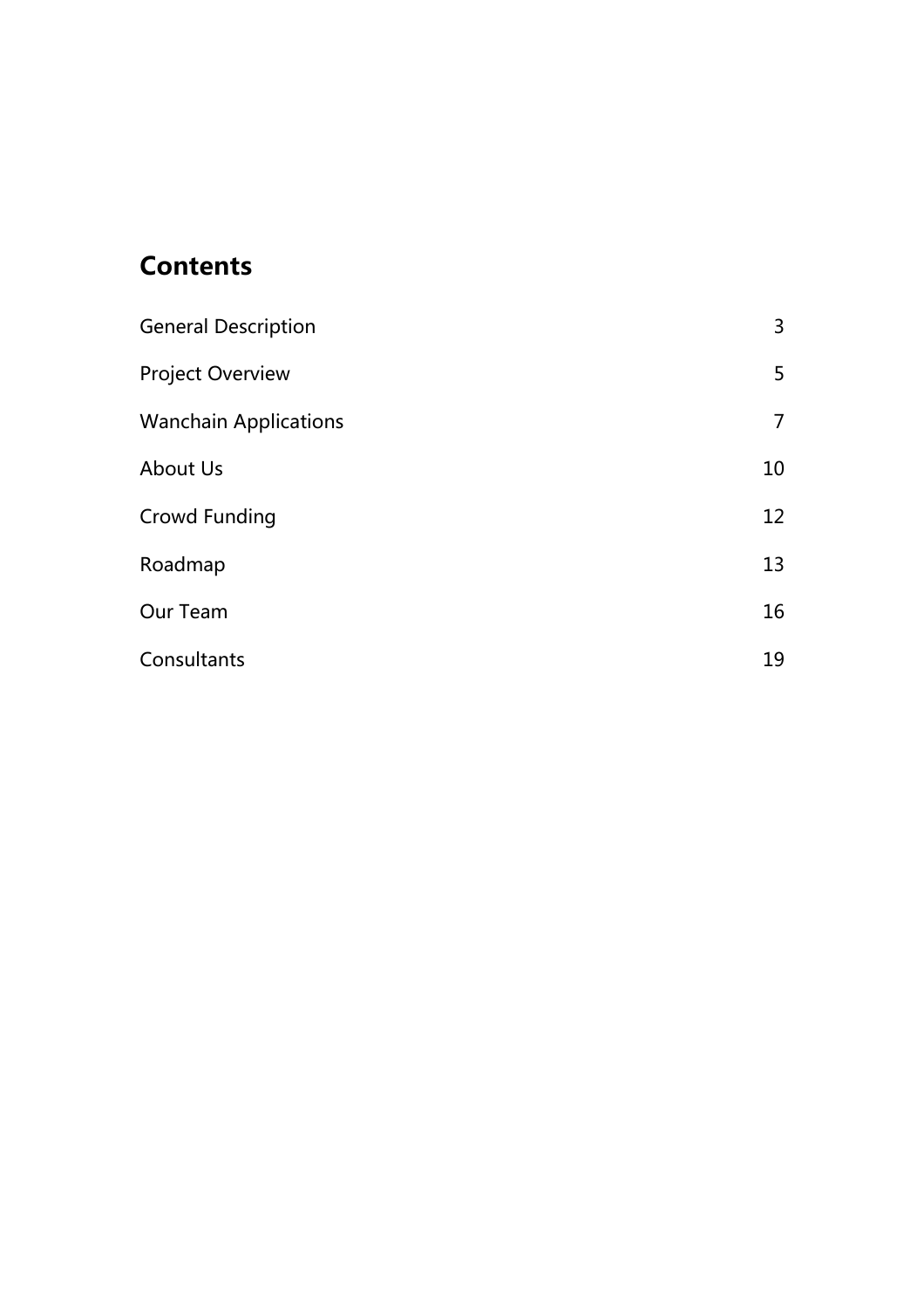### **General Description**

Wanchain aims to build a super financial market of digital assets. It is an infrastructure connecting different digital assets. With this infrastructure, financial services based on different digital assets can be carried out in a distributed way, finally forming a financial market composed of different business providers, application developers and clients.

The concept of Financial Inclusion seeks to give disadvantaged people and small enterprises, worldwide, better access to the financial system and lowcost financial services. Two and a half billion people in the world do not have access to a bank. They can neither open a saving account nor obtain a credit card. These people are separated from the global economy. Users that conduct cross-border remittances through banks bear high transaction expenses. Common investors can only buy relatively low-end financial products from major financial organizations and cannot participate in the early-stage investment of technological companies such as Google and Alibaba before they are listed. Despite having good credit and outstanding performance, many small and medium-sized enterprises are not the targeted clients of traditional banks under the 80/20 law, so it is difficult for them to obtain loans.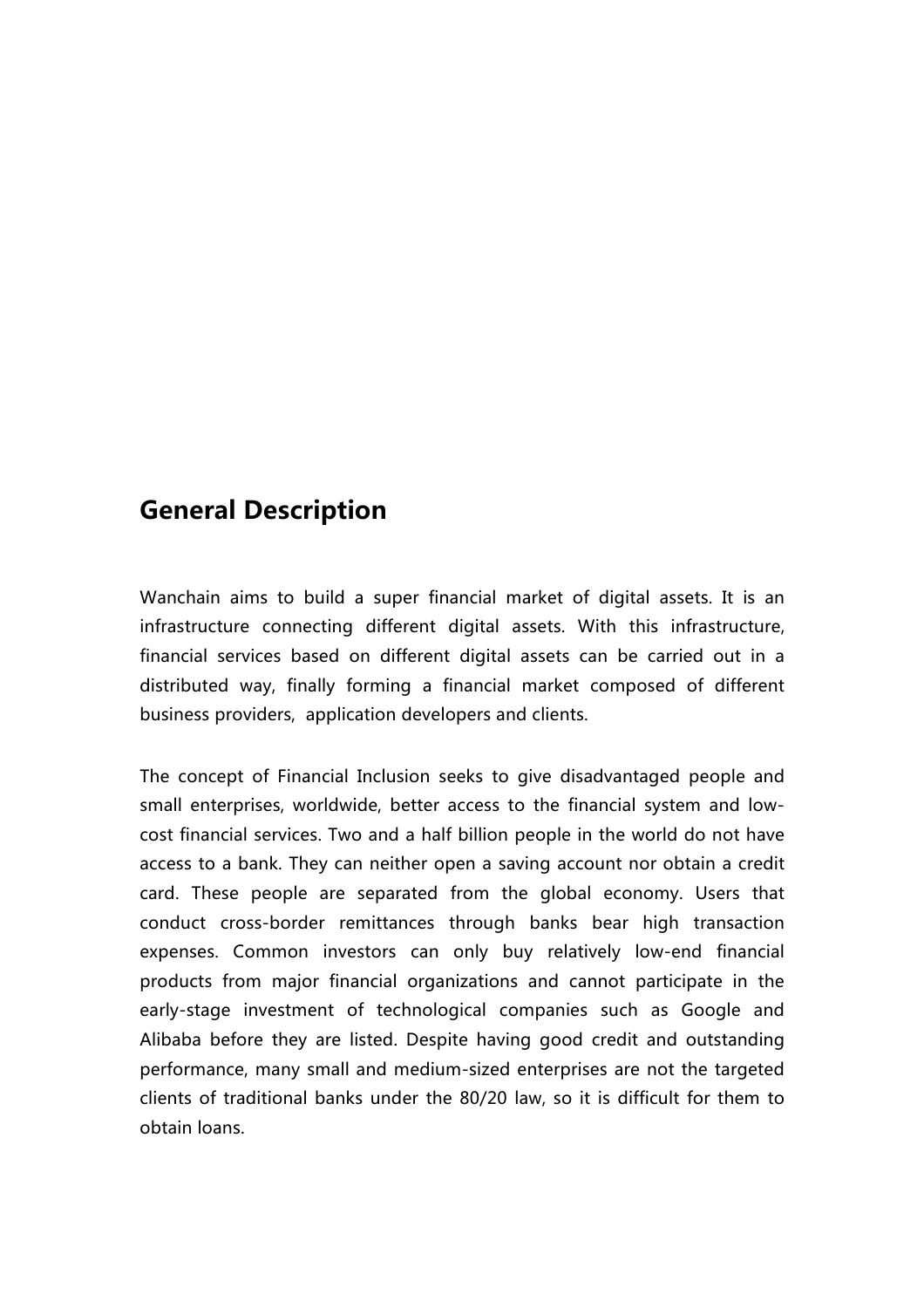Georg Hegel said "Reality is a historical process," and the emergence of blockchain technology is changing the above situation. When Venezuela recently depreciated its currency, Bitcoin became a popular asset safe-haven. In the Philippines, people working in foreign countries can remit their income to their inadequate hometown banks through the blockchain network. Investors that participated in the primary investment of famous ICO blockchain projects, including Ethereum, gained hundreds of times the return on their investment. Blockchain technology is boosting Financial Inclusion to new heights.

Wanchain is entering the fray and engineering an infrastructure totally based on distributed networks and cryptology. We are solving the issue of transferring assets between different blockchains by using improved blockchain technology rather than by using another more centralized method. The objective of Wanchain is to provide financial services, based on digital assets, to all blockchain clients in a safe and open way.

With Wanchain, any individual or institution can set up their own business window and provide services such as loan origination, asset exchanges, credit payments, and transaction settlements based on digital assets. The blockchain-based infrastructure provided by Wanchain guarantees that more people will enjoy increased access to financial services based on digital assets, retain better control of their assets, and have more ways to increase the the value of their assets. The blueprint for Wanchain we envision is a distributed super financial market based on blockchain.

Wanchain is a project created by the blockchain team led by Mr. Jack Lu. Mr. Lu joined the blockchain revolution in 2012 and cofounded Factom, the globally famous blockchain project. Factom was introduced to the public with the headline "The Trust Machine: How the Technology Behind Bitcoin Could Change the World" by the famous British magazine, the Economist. In 2016, Mr. Lu founded Wanglu Tech in China and devoted himself to blockchain commercial applications. Wanglu Tech has achieved commercial success in the areas of immutable records and supply chain financing. The Wanchain team is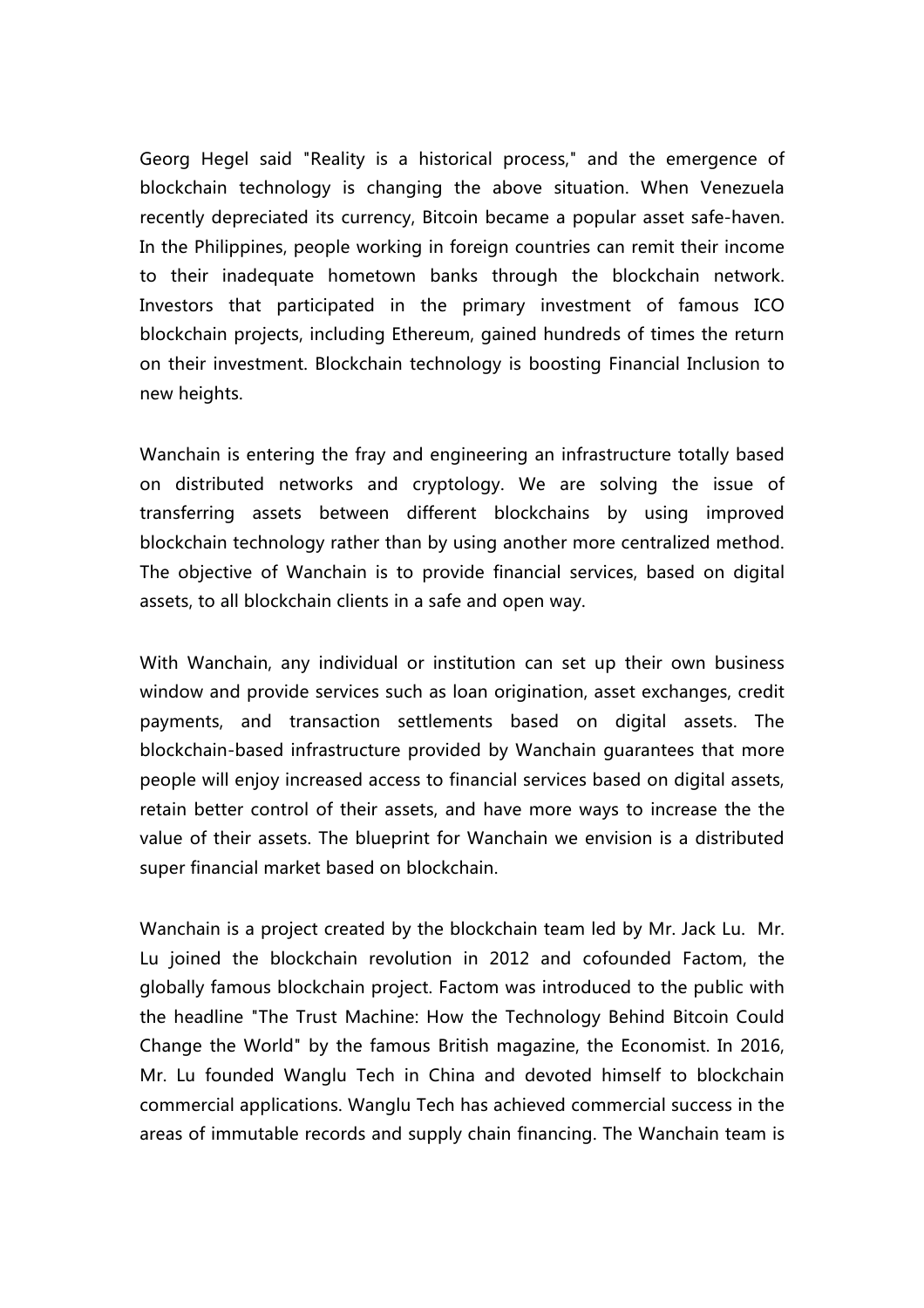using resources in China and the United States to set up a global R&D team. More importantly, the Wanchain team has retained the top experts in applied mathematics and cryptology. As part of the Wanchain scientific team, these experts are responsible for the design and implementation of the cryptographic theories that underlie Wanchain. The commercial applications of Wanchain will gradually expand from the Asia-Pacific area to the whole world; areas with relatively inadequate traditional financial facilities have a stronger demand for financial services and a need for improved financial facilities. The Wanchain advisory team includes figures with great influence in local commerce and the global blockchain community.

This commercial white paper does not have drawn-out descriptions of the technological details of Wanchain. It aims to provide a clean overall blueprint for, and instruction in, the primary design intentions, basic functions, commercial values, future prospects and development planning of Wanchain. If you are interested in the technological details, please read our technology white paper. We welcome ambitious engineers to join our community to discuss and implement the technology.

To participate in the crowdfunding of Wanchain is to get in on the ground floor of creating a more open distributed financial network. You will participate in the development of the Wanchain community by owning Wancoin, the coin of Wanchain. For more information, please visit our official website: https://wanchain.org.

### **Project Overview**

#### **What is Wanchain?**

Wanchain implements cross-chain transfers of assets by setting up connections between the accounts of different blockchains and providing a framework for financial applications based on digital currency and digital assets. Wanchain is not just a cross-chain platform, performing cross-chain transactions and interconnections between multiple assets, it is also a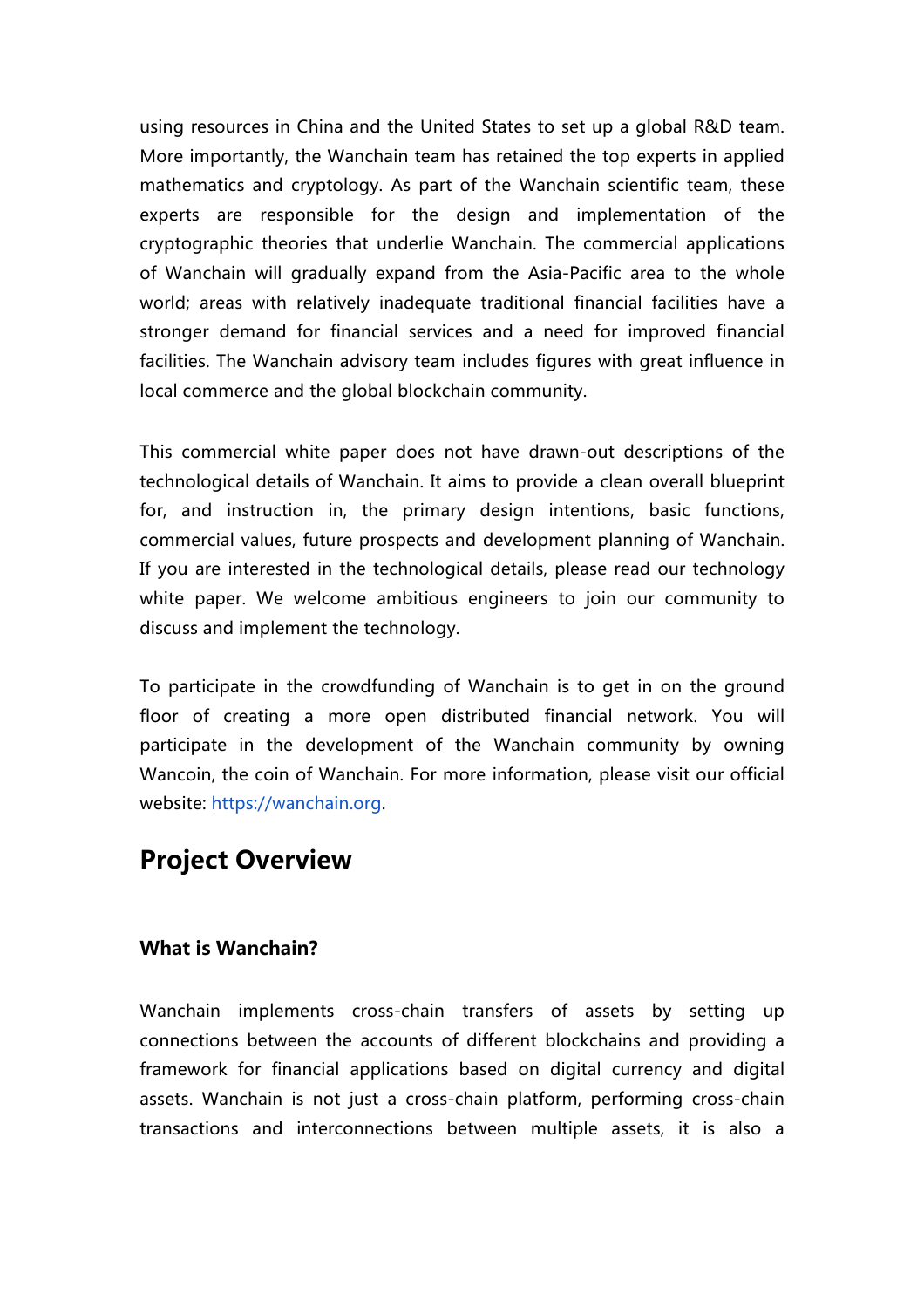blockchain network that can operate independently. It includes native coins, supports intelligent contracts and owns the privacy protection mechanism for transactions. Anyone can develop financial applications that satisfy their needs on Wanchain by following the application guidelines.

#### **Wanchain Opportunities**

From a technological perspective, Wanchain creatively solves the transaction problem of cross-chain transfer between different blockchain accounts in a distributed network. A key goal is to solve the problem of asset transfers in different blockchain accounts by using wider-scope blockchain technology. At present, most cross-chain transfers of blockchain assets use a centralized method, such as a centralized exchange. Users who give up control of their assets face great risks. Exchanges also bear the risk and responsibility of securing the accounts and managing all the users' assets.

From an application perspective, a digital currency transaction is only one of the use cases. When traditional banks were first formed, they converted currencies as their main business and then gradually developed services such as saving accounts, financial planning, and investments. The continuous increase in the types of digital currency means that more of the wealth in the global economy is represented by digital currency. Demand for debit and credit, payment settlement, and investment and derivative products will increase. A rudimentary foundation for digital currency is in place, and it will continue to grow and mature.

From another application perspective, as blockchain technology gains greater attention, traditional assets are trying to implement blockchain financial methods, such as commercial bills. Blockchain cross-chains has become the account book that records traditional asset transactions. Mutual correlation and wealth transfer between these account books are also demands we cannot neglect.

From a commercial viewpoint, any revolutionary technology gives birth to a corresponding brand-new commercial landscape. The development of the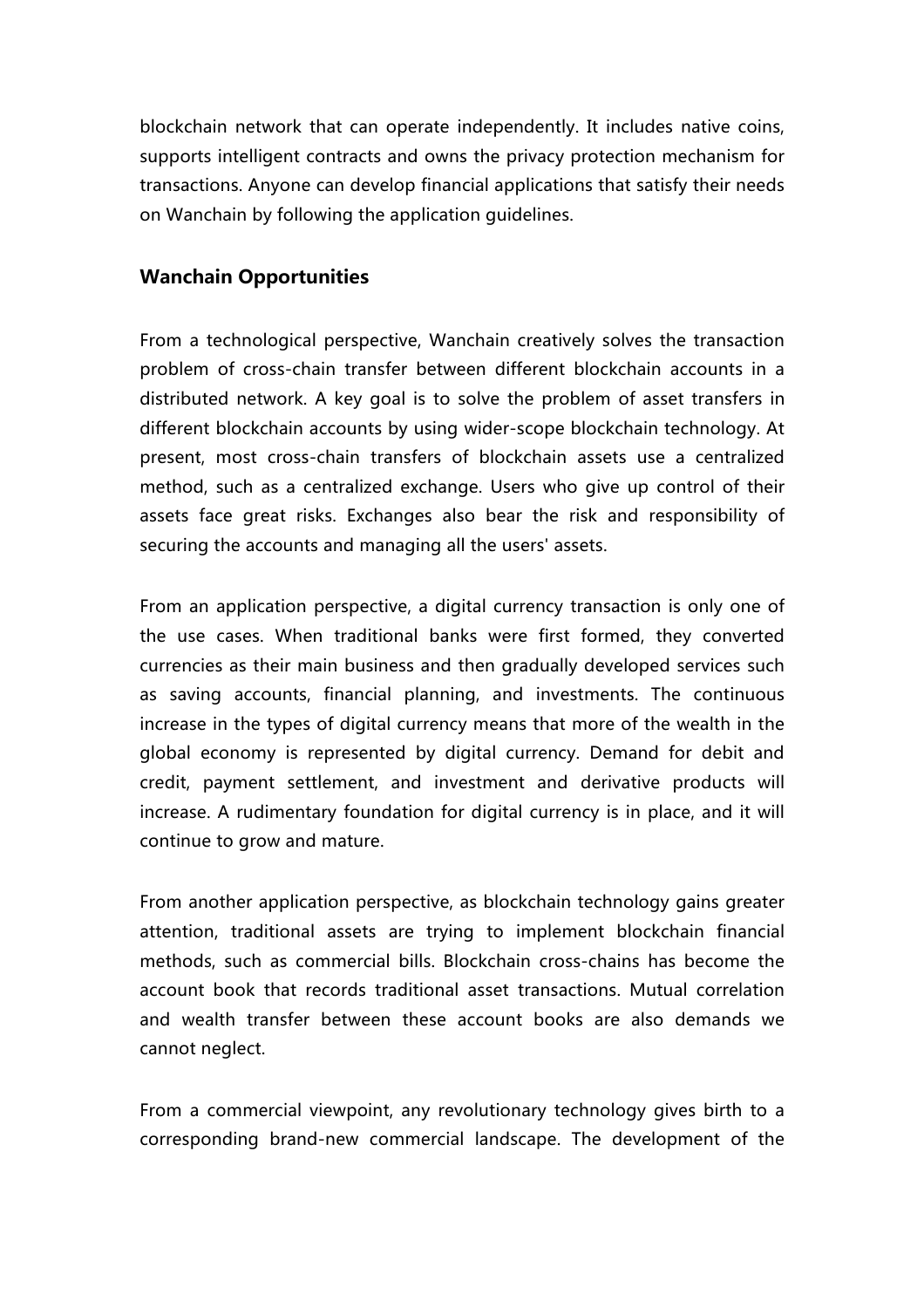Internet lead to the rise of cross-region and cross-country e-commerce models, which shocked and changed traditional trading methods and even the organization of production. Digital currency assets based on blockchain will also give birth to brand-new financial commercial methods. More individuals and organizations will use the Wanchain network to carry out financial services and promote the development of Inclusive Finance in a more open and public way.

#### **Wanchain Technological Ideas**

Wanchain adheres to the idea of blockchain distribution and participation without a trusted third party, and makes full use of cutting-edge cryptology theories to design and implement the technology. In cross-chain transactions, the locking account mechanism of Wanchain uses the multi-party computation and sharing technology of threshold keys. This mechanism is totally decentralized, realizing asset account management that does not need trusted third-party participation. In a Wanchain internal transaction, Wanchain uses the privacy protection mechanism of intelligent contract token transactions based on ring signature and one-time accounts, providing the basic mechanism for more abundant financial applications. For the technical details of Wanchain, please refer to the Wanchain technology white paper.

### **Wanchain Applications**

#### **Digital Currency Debit and Credit**

As digital currency becomes more accepted as a global transaction media and a more important means of wealth storage, there is an inevitable tendency to use digital currency to create new wealth instruments and increase assets. For example, investing in Bitcoin is from "mining" and investing in other blockchain projects is by ICO. As digital currency applications keep increasing, there are more and more investment opportunities where direct investing using digital currency is available (there is no need to convert digital assets to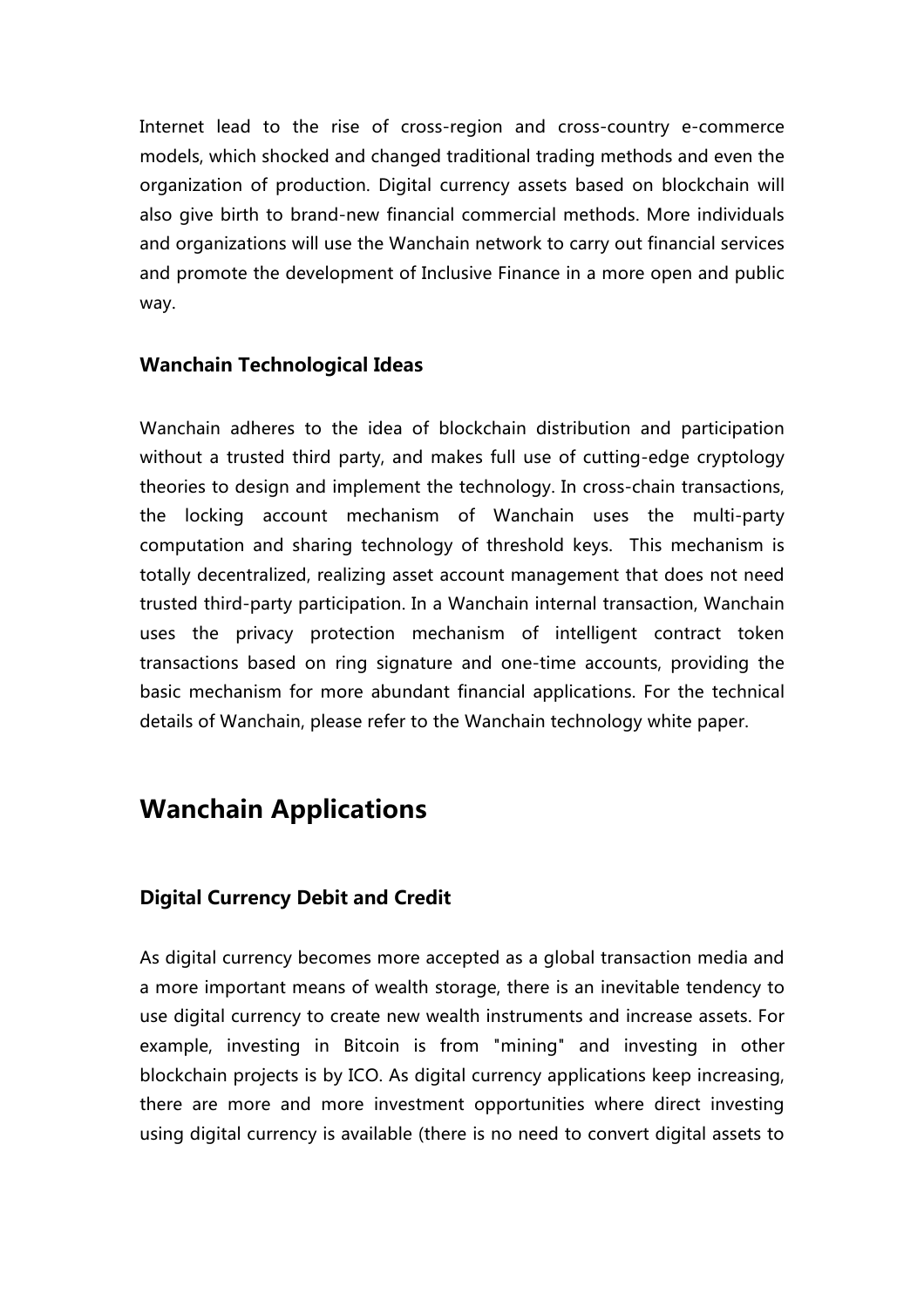fiat currency and the investment proceeds are calculated with digital currency.)

People who create wealth using digital currency need more digital currency. People with digital currency in-hand want to maintain and increase its value. Therefore, we will need more and more digital currency debit and credit services. Individuals and organizations with credit and capital abilities will use Wanchain as the infrastructure and the intermediary to carry out debit and credit services. During the loan and deposit process, through Wanchain, people keep total control of their assets. Interest computation for bank deposits and loans, and asset and liability conversions, are executed through cryptographic mechanisms that are stipulated in advance and cannot be tampered with. Using the cross-chain account book and intelligent contract mechanism of Wanchain, the following debit and credit services based on digital currency can be implemented:

- Credit services
- Peer-to-Peer lending
- Direct debit and credit

#### **Digital Currency Payment and Settlement**

More and more commercial tenants accept Bitcoin and other digital assets as a means of payment. In the future, more commercial organizations will recognize multi-digital currencies as a payment media. For users, it is not convenient to install multiple wallets on both computers and cellphones. Current payment methods need intermediary organizations like VISA, Paypal and Alipay to conduct the unified integration of payment and settlement. Wanchain provides mechanisms that allow more third-parties to perform unified clearing and settlement. In essence, as third-party payers connect the accounts of different banks, Wanchain will perform a similar function in the digital currency landscape.

Payment and settlement through Wanchain has the following advantages: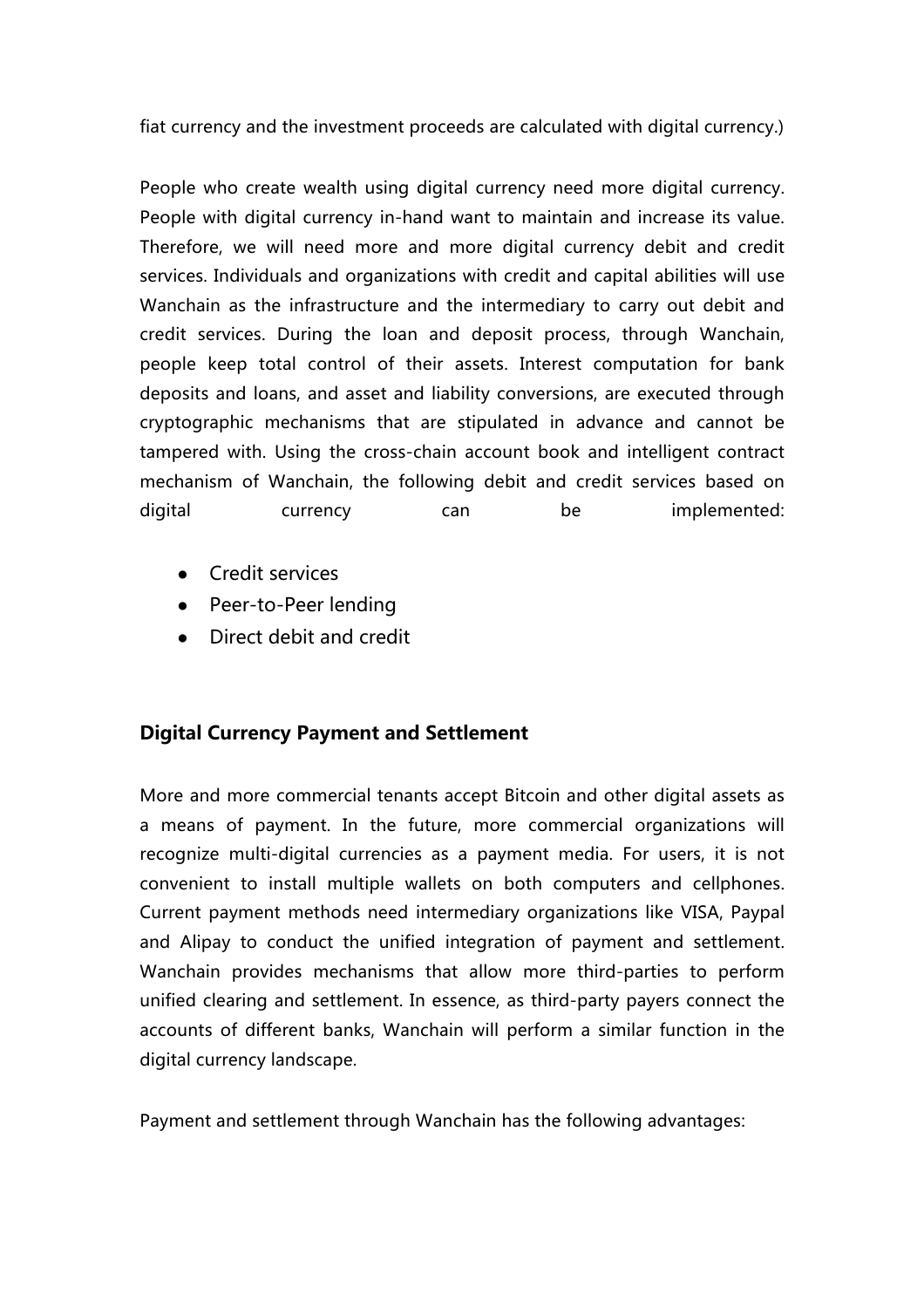- Based on the multi-currency wallet of Wanchain, users can conveniently manage multiple digital currencies.
- Developers can develop different types of multi-currency wallets according to the demands of their clients.
- Commercial tenants or intermediaries can manage capital and clear settlements more conveniently.

#### **Digital Currency Exchange Conversion**

At present, converting between digital currencies mainly relies on centralized exchanges and an intermediary in the form of a curb exchange. All transactions are based on trusting the exchange and the intermediary. When multi-currency capability is introduced in Wanchain, the exchange or intermediary can achieve multi-currency auction trading and one-to-one overthe-counter trading through intelligent contracts. The privacy protection transaction mechanism of Wanchain provides support for transactions that require privacy protection. Introducing digital currency without privacy protection into Wanchain, initiating privacy transactions in the chain, and switching the digital currency back to the original chain has, to a certain extent, achieved privacy protection in the original chain by cutting off the fund tracking path. Wanchain enables the following modes of currency trading:

- Currency exchange with privacy protection
- Intermediary mode over-the-counter trading
- Distributed exchange

#### **Digital Asset Investment and Financing**

We see a trend of mapping traditional assets into consortium blockchains, such as commercial paper, loyalty points, future earnings, accounts receivable, etc. In the future, more financial assets will be recorded in the form of a distributed ledger based on consortium chains. After linking into Wanchain, consortium chains become the financial asset provider. Digital assets will also generate more and more valuable assets. Digital currency holders can buy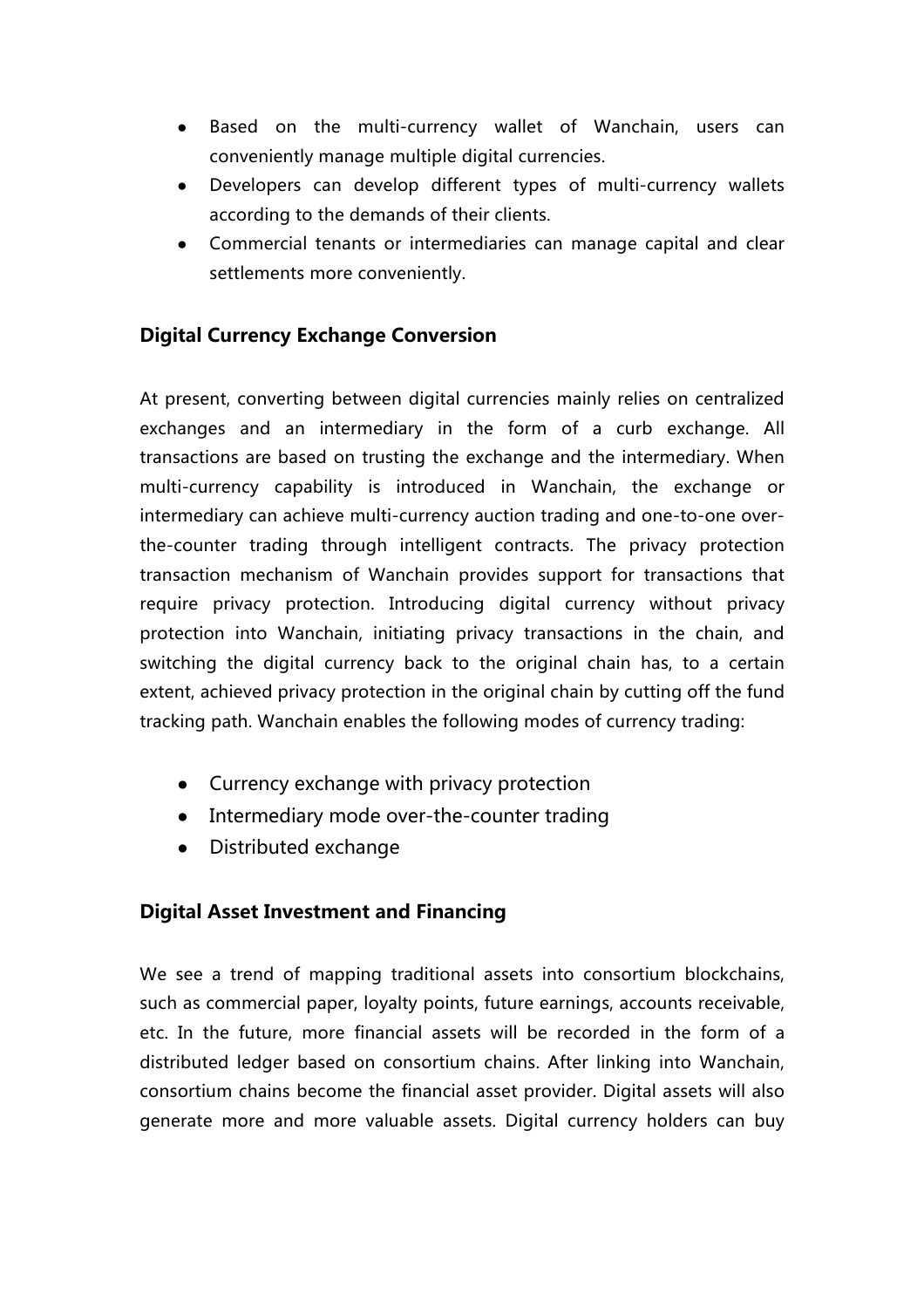assets and make investments using their digital currency. In comparison to traditional banking services, this is similar to the purchase of financial products in banks. The difference is that more intermediaries can participate and asset holders can directly finance assets. Based on the underlying assets, financial derivative assets can be created and better executed through blockchains.

Wanchain enables the following asset investment and financing operations:

- Multi-currency ICO based on smart contracts
- Commercial financing based on financial assets on the supply chain
- Derivative investments based on underlying assets (such as ABS)
- Financing based on lines of credit

#### **The Idea of Merging with Traditional Banks**

The implementation of blockchain technology has been regarded as an important strategy by many banks, but most of them use blockchain technology to revamp their traditional services. Currency exchange and other banking services in the digital currency sector is booming. Blockchain development in these two fields lies along two parallel lines. With the increase of digital assets in the economy, blockchain integration with the real economy is constantly growing. The two lines will eventually intersect. Digital assets will be added to the bank's balance sheet (bank supports digital asset loans), and the bank's balance sheet will be partially transferred to the blockchain (legal tender is represented and accounted for in the form of blockchain tokens). Since Wanchain allows asset transfers between different account books, integration will be possible in the future.

# **About Us**

The Wanchain Foundation is registered in Singapore as a non-profit organization serving the Wanchain open-source community. It is responsible for raising operating capital for the Wanchain community and providing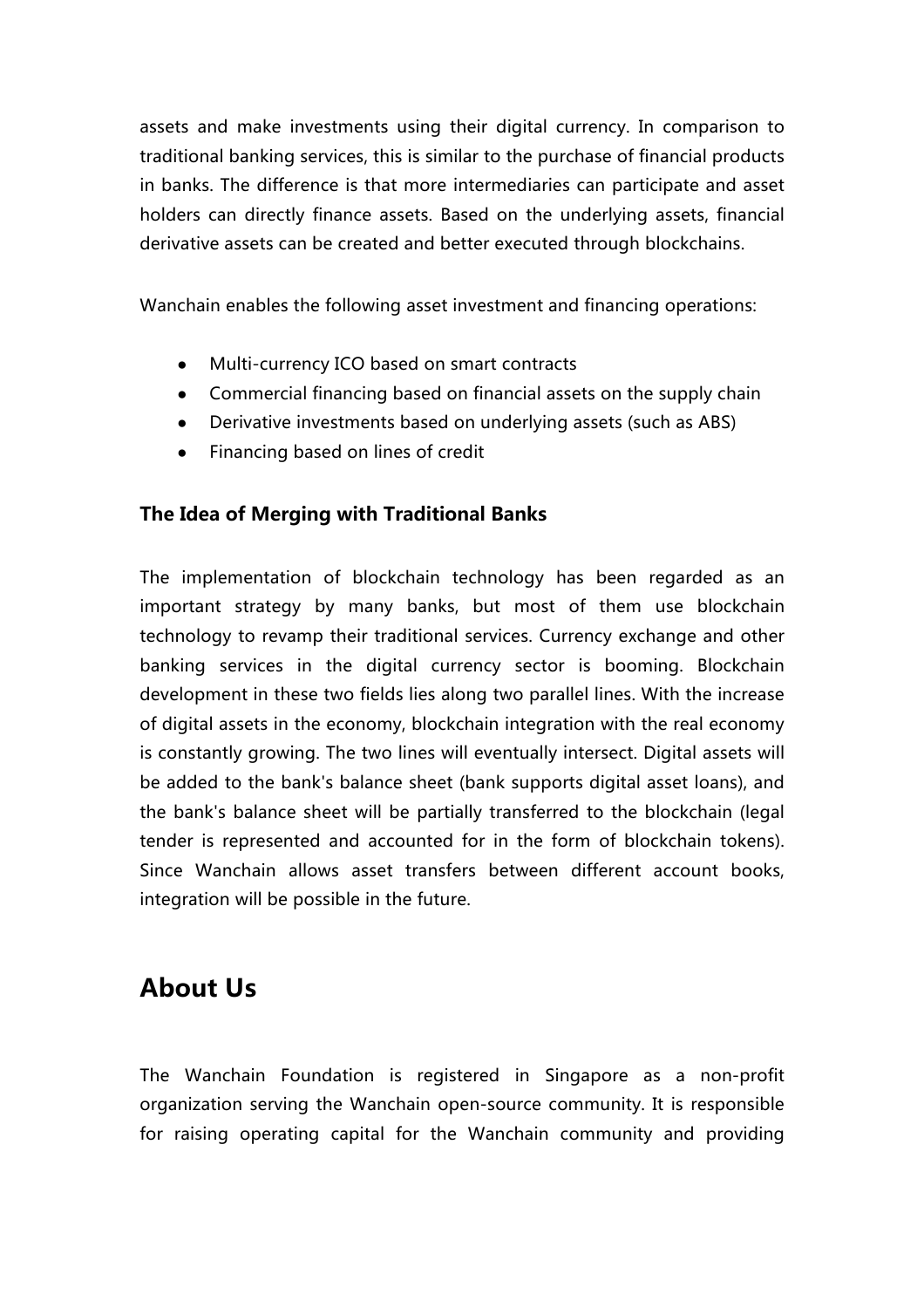support to enterprises, organizations and individuals involved in and promoting Wanchain open source projects. It will develop a fundraising plan and establish appropriate ways to use the funds.

The Wanchain Foundation will operate on the following goals and principles:

- Develop operational and capital usage plans to promote development in the Wanchain community.
- Cooperate with professional auditing institutions to regularly announce fund dispensations.

Wanchain is a blockchain project based on the Wanchain open source community, whose core development team is responsible for developing core functions such as the Wanchain consensus protocol, the official wallet, and cross-chain agreements. The business team is responsible for promoting Wanchain community development, marketing information and business partner development. The operation team is responsible for financial, legal, personnel and other basic functions to ensure normal operation of the project. The Wanchain project produces official information releases and community communication channels on WeChat, QQ, Slack, Twitter, and Reddit.

Wanglu Tech is a for-profit enterprise. It mainly focuses on technology research and development as well as the commercial uses of blockchain technology. It has obtained venture capital from River Capital and Fenbushi Capital, among others. Theoretical research and early implementation of Wanchain is derived from the contribution of the Wanglu Tech team. The Wanglu Tech team has put its previous research into Wanchain open-source projects and has become a major participant in the Wanchain open-source community. After this, the Wanglu Tech team will continue to enrich the Wanchain environment with commercial applications and development of Wanchain technology in the financial, supply chain and other fields.

The funds raised by the ICO will be used as follows: 60% for research and development, 10% for community development, 10% for marketing, 10% for infrastructure and 10% for daily operations.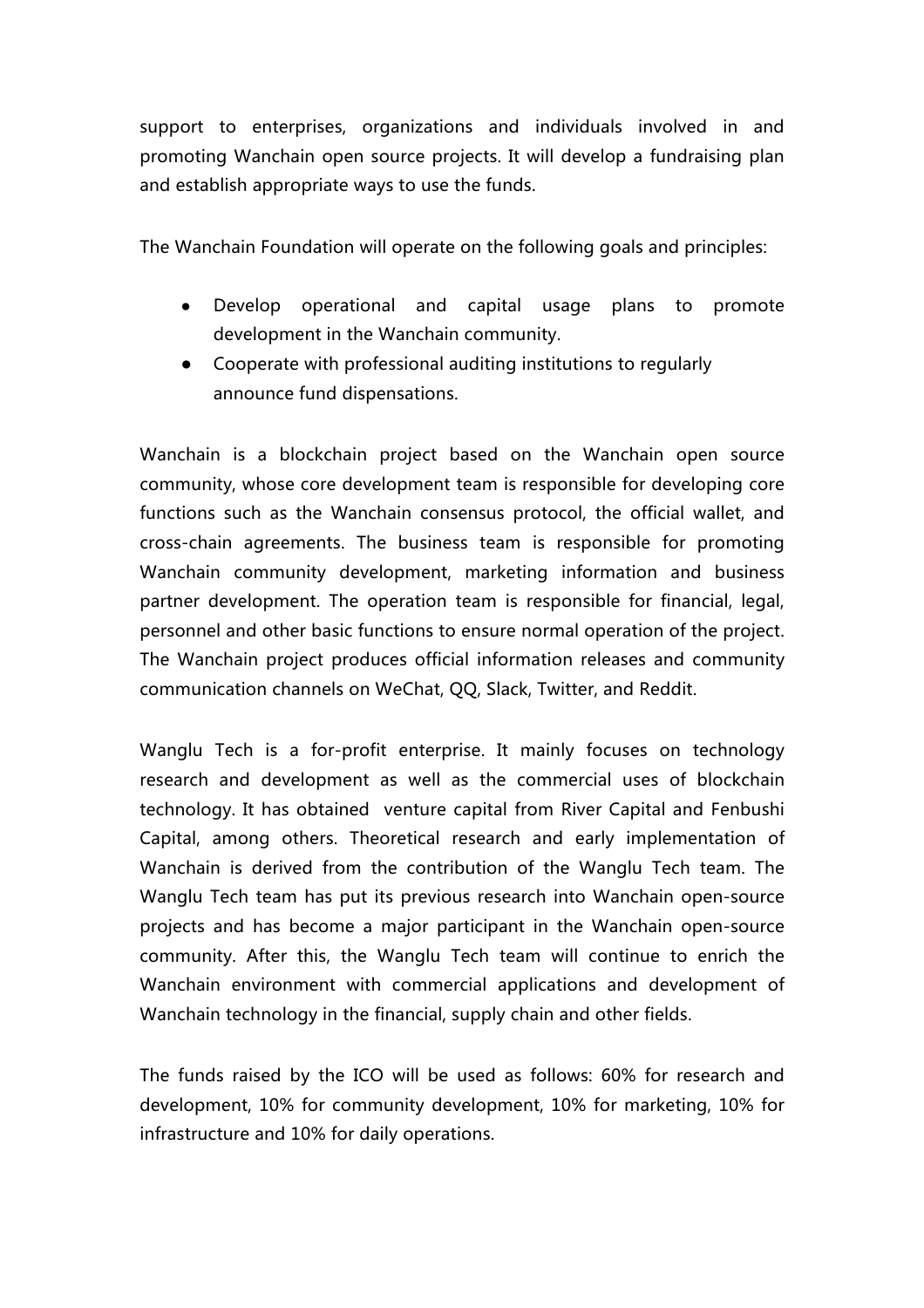Research and development funds are primarily used to cover engineer salaries, rewards to important participants and contributors in the community, and consulting fees for outside experts and consultants. We will expand the scale of research and development teams around the world as needed to ensure the development process.

Community development funds will be used to encourage and support community participants in developing commercial applications based on Wanchain, and regularly organize activities like hackathons to encourage developers to join the community and promote the blockchain development environment. The Wanchain team has maintained close contacts and partnerships with the Ethereum and Bitcoin communities. As a cross-chain project, we will continue to participate in the development of other communities, and jointly promote the development of digital currency and blockchain technology with funds and personnel participation.

Marketing funds will be used to participate in and organize summits in the financial and blockchain industries, promote Wanchain to major media outlets, and expand the influence of Wanchain.

Infrastructure funds will be used for Wanchain research and development, network operation, servers and other infrastructure resources.

Daily operating expenses are for finances, lawyers, personnel, office space, etc.

# **Crowd Funding**

The crowdfunding goal is 30 million USD equivalent in Ether. The publicly offered digital tokens will be in the form of Wanchain ERC-20 tokens. Eventually the ratio of online tokens and crowdfunded tokens will be equal. The end of the ICO will be triggered by one of two conditions: 107.1 million tokens have been sold or the crowdfunding time limit is reached. At the end of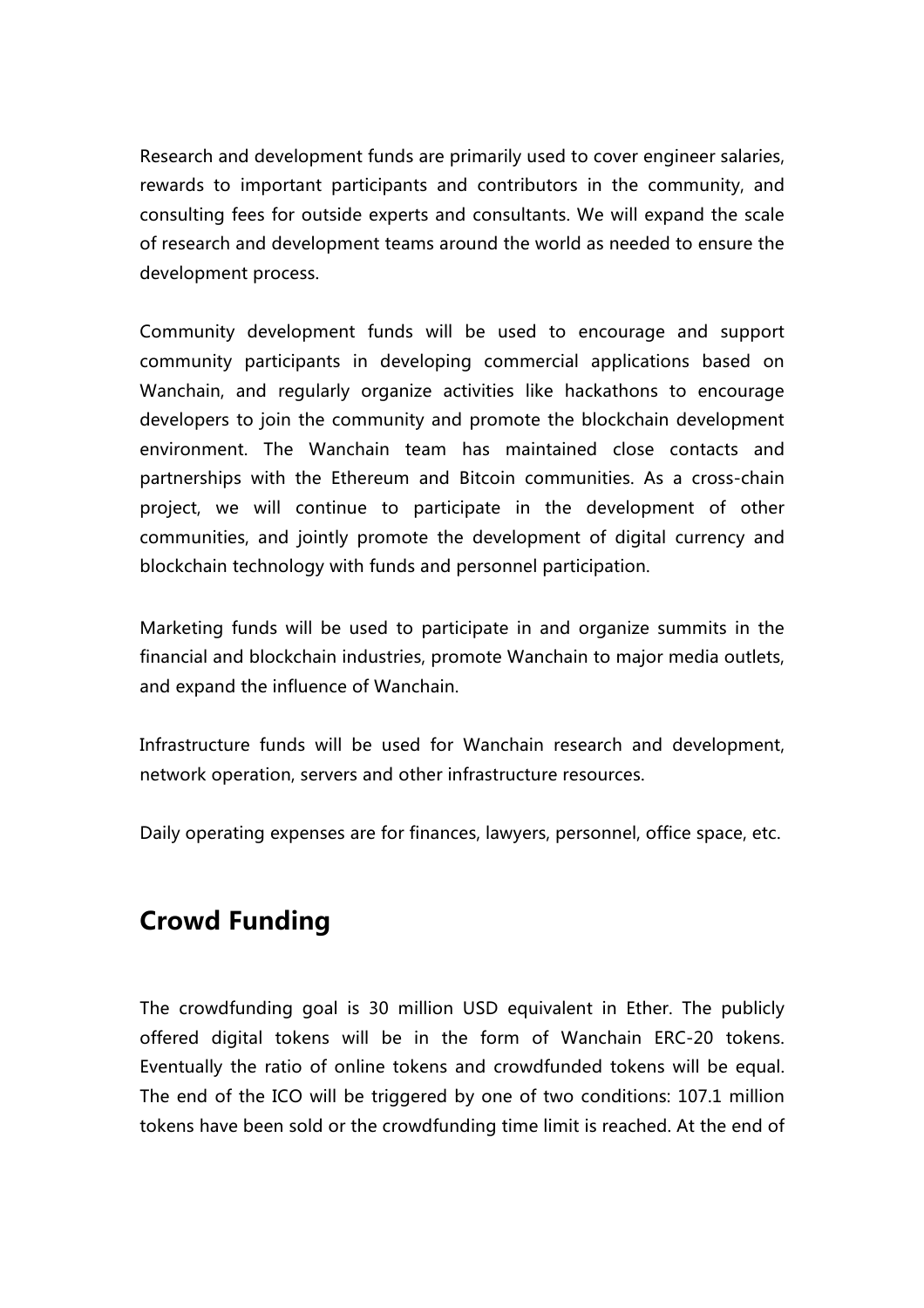the ICO, the smart contract will be automatically closed. When the Wanchain project goes live, participants can exchange their ERC-20 tokens in a 1:1 ratio for Wancoins.

Participants in the project must have a full understanding of the Wanchain details. For the latest updates and more detailed information, please visit our official website https: //wanchain.org.

### **Roadmap**

### **In June 2016, theoretical research and POC (Proof of Concept) started for cross-chain transaction and privacy protection.**

Going back to the origins of Wanchain, we introduced multi-chain division and multi-chain layering methods in the Factom project, which mainly solved the single-chain performance problem. The design was later referenced in many parts of the prototype British National Crypto-currency. The architecture of Wanchain is similar in nature to these previous projects. Our team has been continuously researching cross-chain technology, and the current result is based on this research. In June 2016, Wanchain project design began and the team started researching and developing blockchain cryptographic algorithms.

### **In December 2016, proof of concept development is conducted for token privacy protection of smart contracts.**

Theoretical proof for token privacy protection of smart contracts based on one-time addresses and ring signatures was completed in 2016, and the POC was completed at the beginning of 2017. At the beginning of 2017, we completed the design of the cross-chain transaction mechanism and the cryptographic technology.

**In June 2017, the white paper is released. The Wanchain website**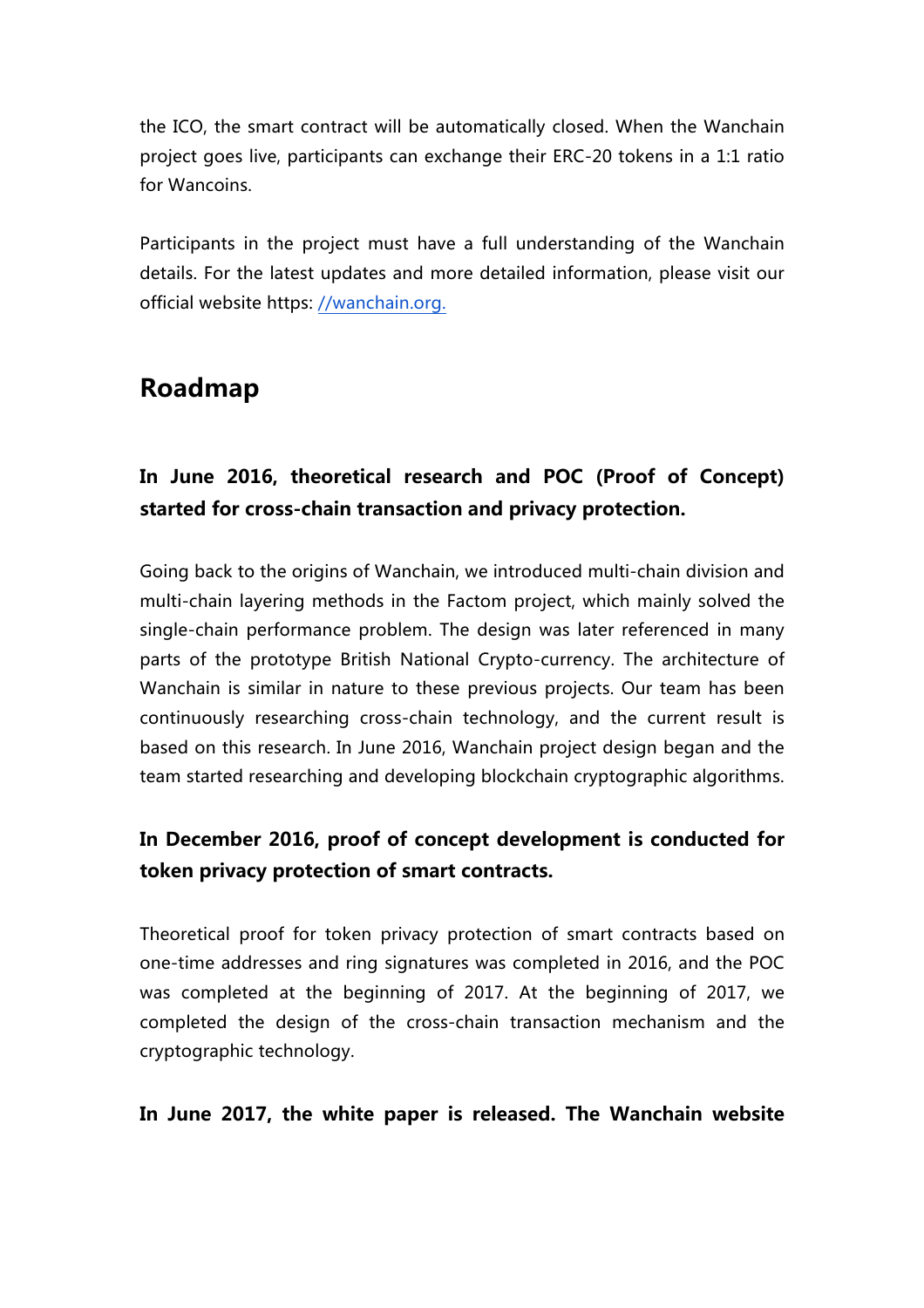#### **goes online and Wanchain enters the ICO phase.**

This commercial white paper and the technology white paper were released together. We will give the first version to our advisory team and many other blockchain insiders to review, hold several closed-door meetings, and collect comments and feedback. Based on this feedback, and after revisions and proofreading, the Wanchain project will be officially announced to the public, and enter the public crowd-funding stage.

### **In September 2017, the ICO will begin to sell tokens and release a Wanchain test network.**

After two months of publicity, and after ensuring that potential participants interested in the ICO fully understand the relevant Wanchain information, the Wanchain project will open token sales and simultaneously release a Wanchain test network. ICO sales will be publicly available through Ethereum ERC-20 tokens; participants can buy it directly through their ERC-20 Ethereum wallets. In order to benefit other participants, we will also have sales cooperation through official partners.

### **In November 2017, Wanchain 1.0 will be launched. Wanchain wallets and smart contract functionality with privacy protection will be completed and Wancoin will be released.**

In order to promote more rapid community development and business applications for the Wanchain project, Wanchain will first introduce privacy protection version 1.0 and then introduce the official Wanchain wallet. At that time, participants holding ICO tokens can download the official Wanchain wallet and exchange the crowdfunded tokens for Wancoin.

**In June 2018, Wanchain 2.0 will be launched. Ethereum cross-chain trading will be available, the Wanchain 2.0 cross-chain protocol will be online, and the multi-currency Wanchain Wallet 1.0 will be online.**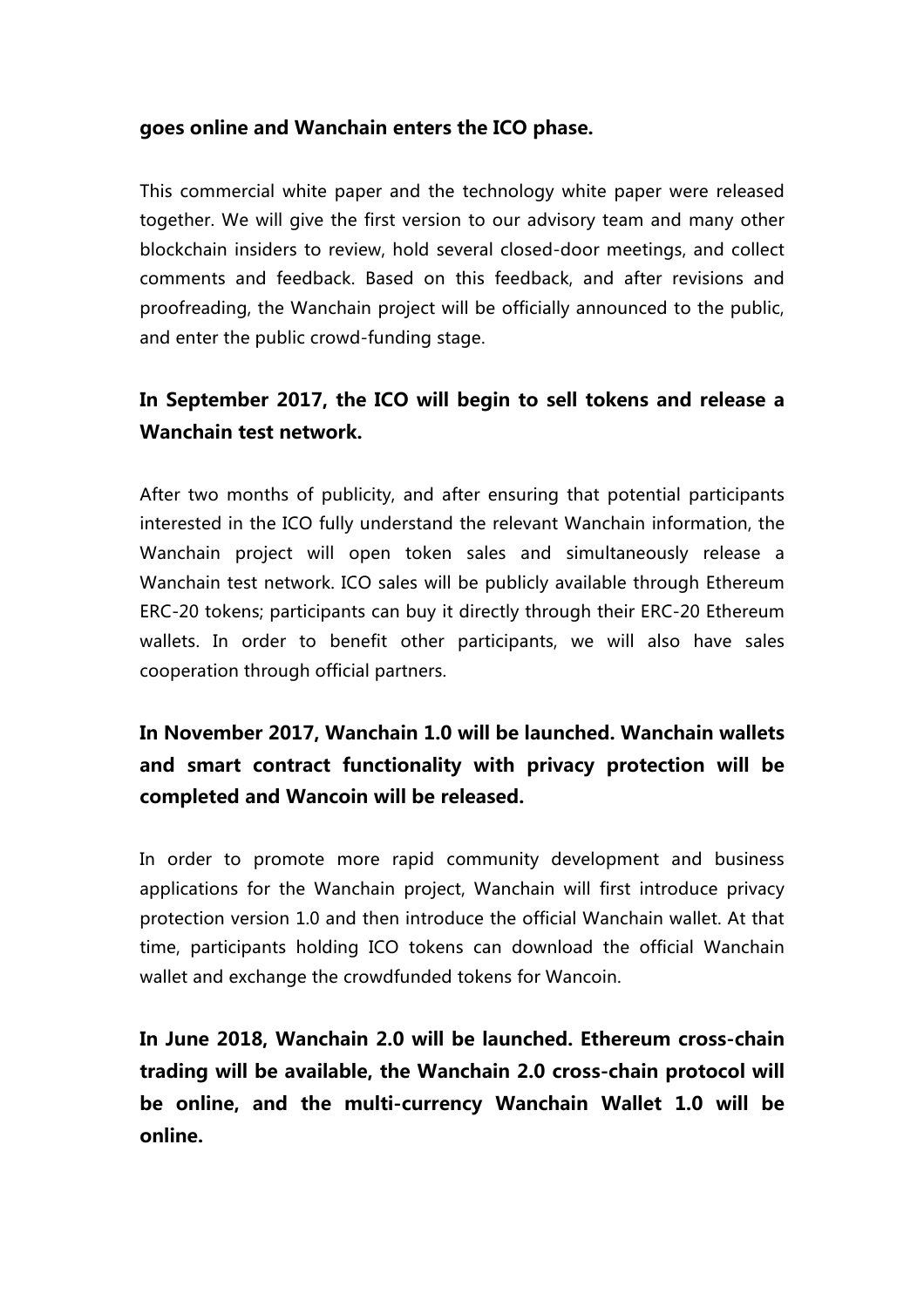The main goal of Wanchain project in 2018 is to achieve cross-chain trading with Ethereum and Bitcoin, while promoting the Wanchain community and environment. The goal of the Wanchain community is to attract more talented developers to the low-level Wanchain protocols and tools and offer better multi-currency wallets, browsers and other options for users. At the same time, we will encourage and support more developers to develop different Wanchain financial applications based on the needs of the end-user.

### **By the end of 2018, Wanchain 3.0 will be online. Bitcoin cross-chain trading will be available, the Wanchain 2.0 cross-chain protocol will be online, and the multi-currency Wanchain Wallet 2.0 will be online.**

The Wanchain business team will conduct targeted market promotions and gain more in-depth cooperation from digital currency exchanges, OTC institutions, digital wallets and other agencies, to provide digital currency transactions for the distributed infrastructure. In the traditional financial sector, Wanchain will seek more application development team members and encourage and support them to use Wanchain as their basic platform to build alliances and pave the way for future cross-chain connections.

### **In 2019, Wanchain 4.0 will be online. Wanchain cross-chain trading is available, the Wanchain 3.0 cross-chain protocol will be online, and the multi-currency Wanchain Wallet 3.0 will be online.**

As the Wanchain technology platform matures, Wanchain will support more digital currencies and digital assets in the public blockchain network. While the consortium chains are increasingly applied to conventional applications, the value of cross-chain transactions will be fully explored.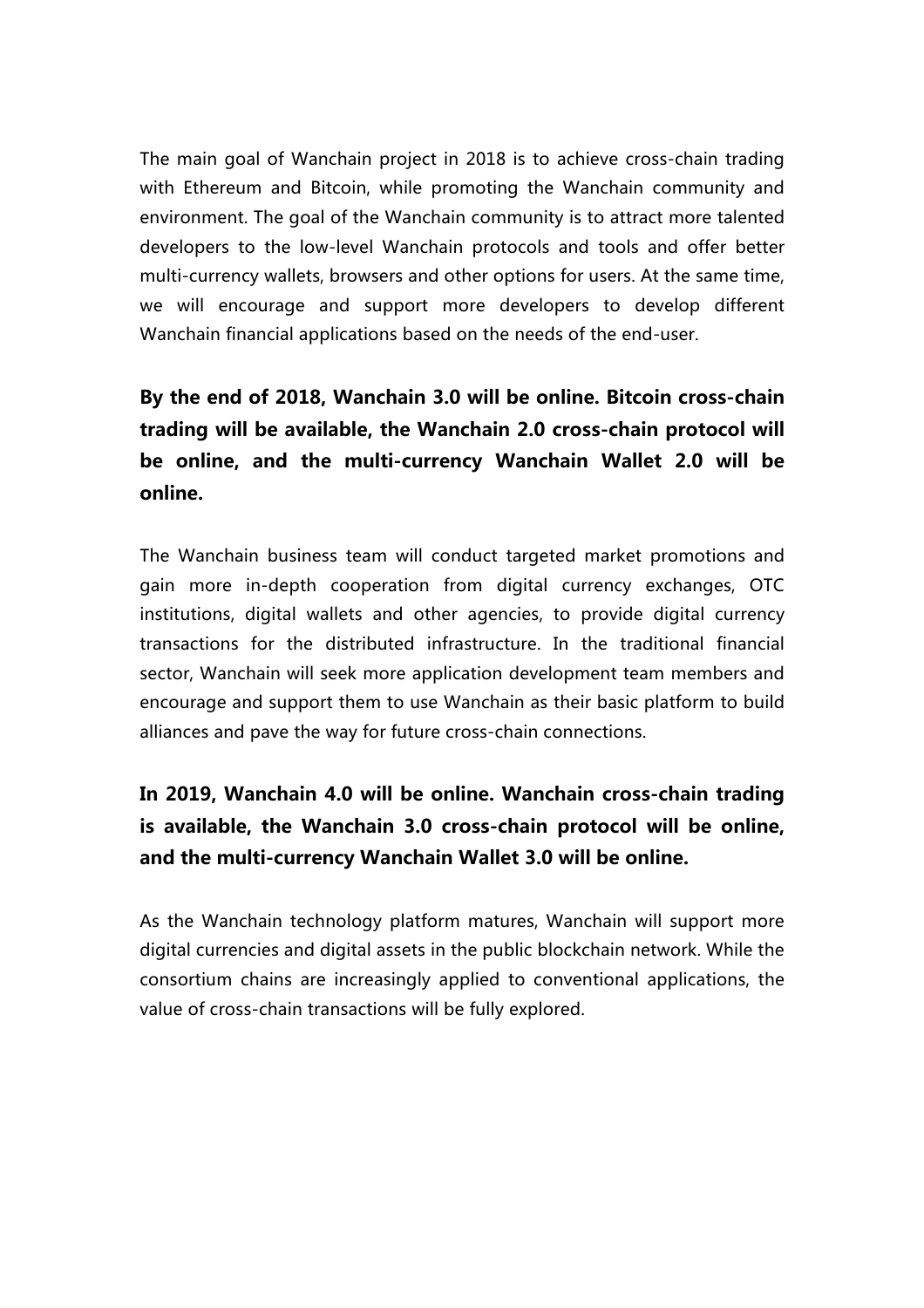### **Our Team**

#### **Jack Lu, Founder**

Mr. Jack Lu is the cofounder and CTO, with a deep technical knowledge and years of experience in business leadership. He has received degrees from Peking University and Ohio State University. He has extensive business experience in China, the United States and Europe. In 2012, he entered the blockchain space and co-founded the world-renowned blockchain project Factom, which was introduced to the public by the Economist magazine's cover story "The Trust Machine". Factom technology successfully developed business in China and the Asia Pacific region, which expanded the global influence of Factom. He Founded Wanglu Tech in 2016, which is committed to promoting blockchain commercial applications in the data storage and supply chain finance businesses. Wanglu Tech has become one of the few domestic blockchain enterprises that has realized commercial success.

#### **Zane Liang, Science Team Lead**

Mr. Liang graduated from the Department of Applied Mathematics at Peking University and earned a Ph.D. from the University of Massachusetts. He is a specialist in performance computing and has a profound knowledge of cryptographic algorithms and security. He has more than 20 years of theoretical and engineering research and development experience in the United States and has led a number of teams to gain breakthrough achievements in the ultra-performance computing field. Mr. Liang entered the blockchain industry in 2015 and later led R&D work for Wanglu Tech in the United states. Mr. Liang leads science teams to design and demonstrate Wanchain and its underlying algorithms and protocols.

#### **Roger Zhang, Engineering Team Lead**

Before entering the blockchain industry, Mr. Zhang worked at Huawei, Talking Data and a number of cutting-edge science and technology companies in China and Singapore where he served as CTO and chief architect. He is proficient in architecture design, data processing and high concurrency web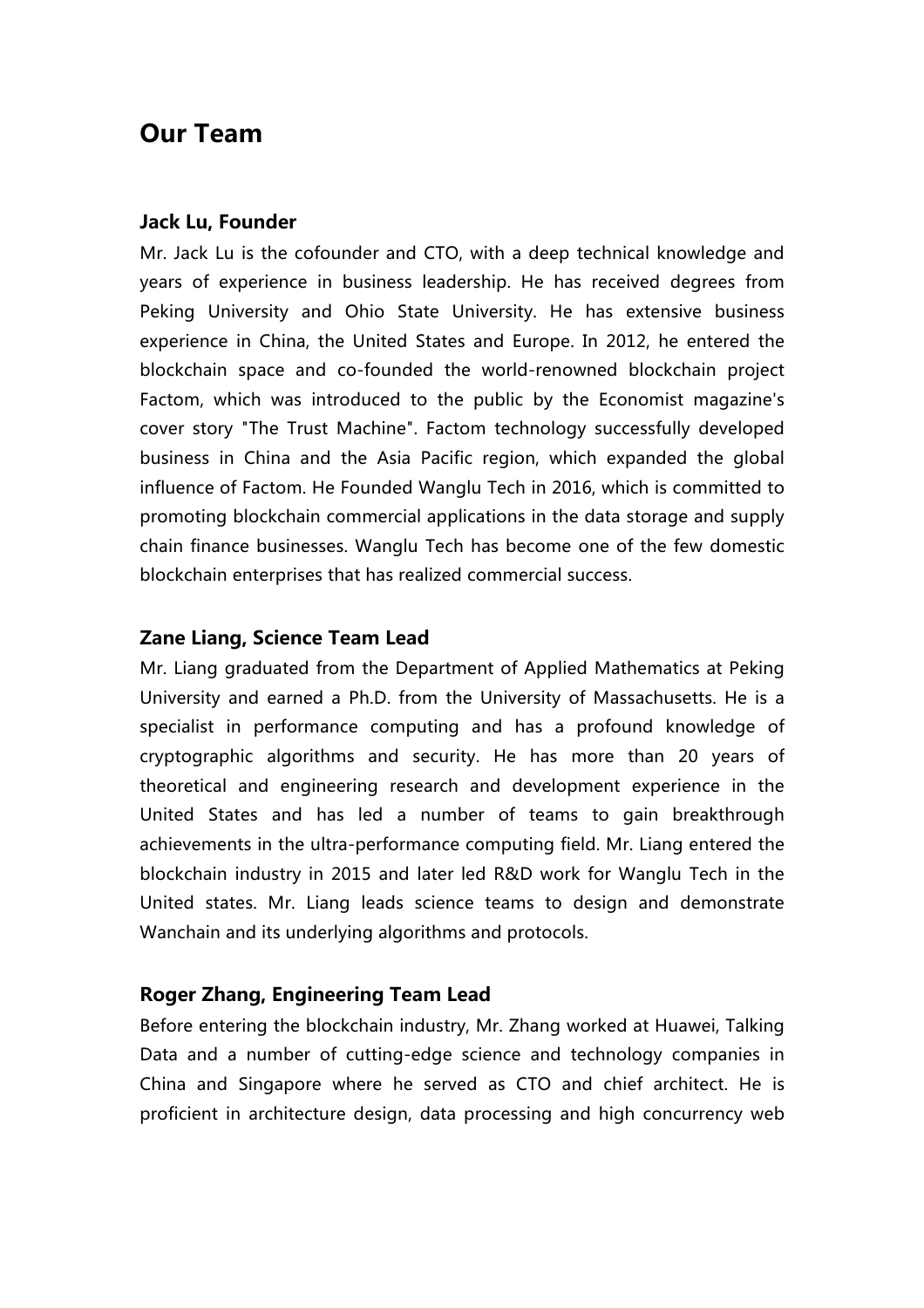services. After entering the blockchain field in 2015, he became an Ethereum developer. He has a deep understanding of, and rich experience in, engineering the chain structure of smart contracts and consensus algorithms. He led the team to complete the one-time address and ring signature privacy protection POC.

#### **Michael Y, Senior Engineer**

Michael got into the blockchain field in 2012. He is a fan and active developer in the Bitcoin community and a former core developer of Mastercoin and Omni. He joined the Factom team and was responsible for the core development. He has profound engineering expertise and understanding of the Bitcoin protocol. He is responsible for cross-chain transaction between Wanchain and Bitcoin.

#### **James Shen, Senior Engineer**

B.S. in Computer Science from the University of Texas. Worked as chief engineer at General Motors and HP. Got into the field of blockchain in 2011. He is a senior miner and senior blockchain development engineer.

#### **Piyush Mehta, Senior Engineer**

Graduated from India's top university, the Indian Institute of Technology, and from the University of Southern California. Worked at DELL, AT&T and the Loss Recovery Company.

#### **Tony Zhang, Science Team Member**

Bachelor degrees in Science and Computer Software; Ph.D. in Applied Mathematics. Focused on elliptic curve cryptography, public key cryptography based on identity, and homomorphic encryption theory. Participant in algorithm design and implementation. Responsible for designing the Wanchain cryptographic algorithms.

#### **Demmon Bai, Science Team Member**

B.S. and Master's in Economics, Ph.D. in Applied Mathematics. Focused on elliptic curve public key cryptography and encryption algorithm security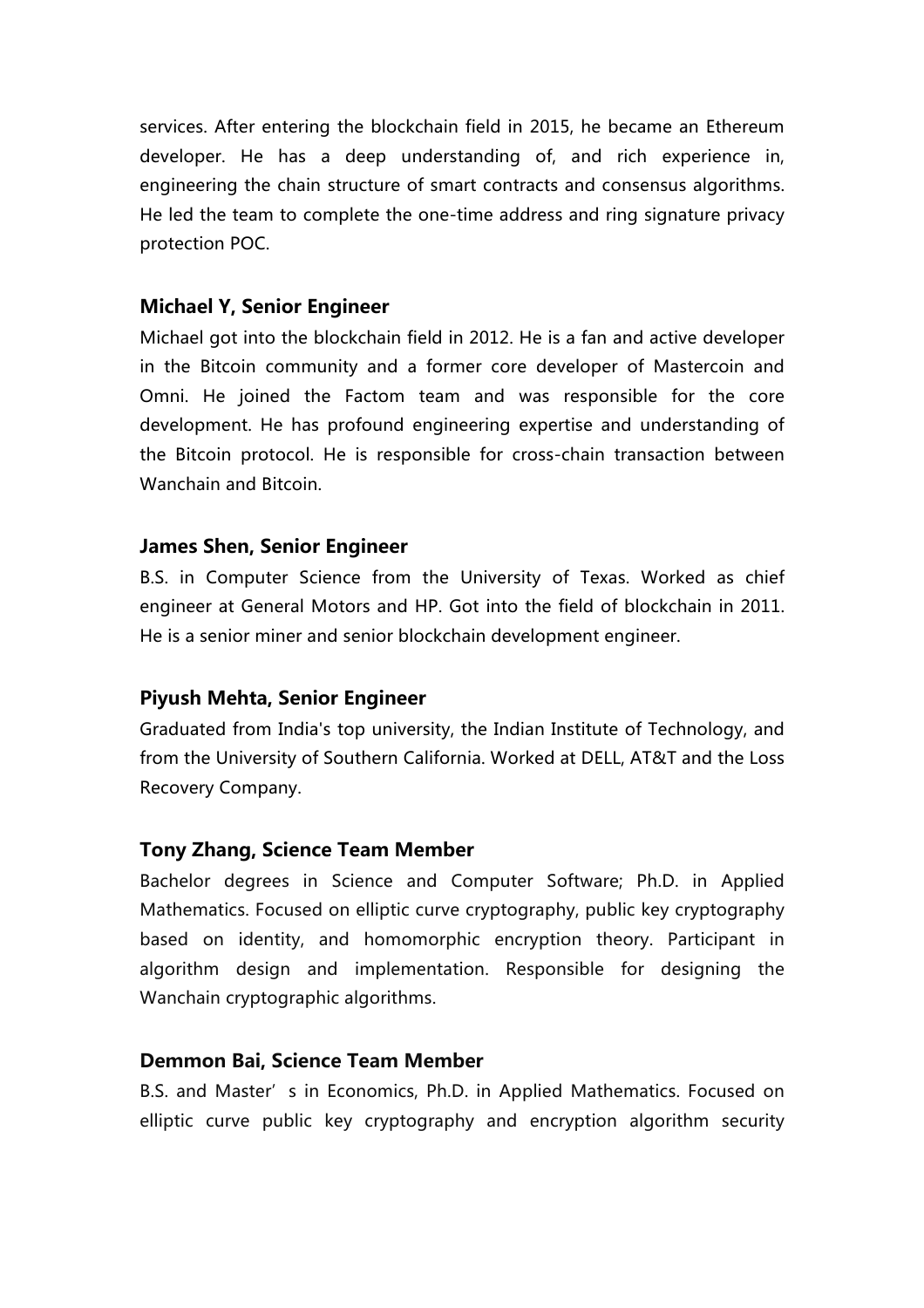analysis. Responsible for blockchain privacy and anonymity algorithm design. Has successfully designed a number of blockchain related algorithms. Responsible for designing the Wanchain cryptographic algorithms.

#### **Ning Luo, Senior Engineer**

Ph.D. in Physics and Computer Science from Clemson University. Served as chief software engineer at MaxPoint and Lumeris.

#### **Richard Zhang, Senior Engineer**

Twenty years of development experience. Was a senior engineer at Huawei before getting into the blockchain industry. Proficient in C/C++, Golang, Nodejs, Java and other computer languages. Expert in blockchain P2P networks, encryption algorithms, and consensus algorithms.

#### **Eric Swartz, Senior Engineer**

B.S. in Computer Science from Southwestern University. Has worked at Novell, Vtel, Active Power, Xtreme Power, and other companies.

#### **Gu Junfeng, Senior Engineer**

Graduated from Tsinghua University, M.S. in Computer Science from the University of Maryland. Worked as a senior engineer at Cisco and Dell and is proficient in network communication and information security.

#### **Wenyan Qin**

Worked at the IBM Toronto Laboratory on the Bank of Montreal VaR Engine. Expert in data technology and data model specifications. After joining the blockchain industry, he participated in the development of Ethernet Parity.

#### **Shanfeng Chen, Senior Engineer**

Bachelor and Master's degrees in electrical engineering from Fudan University; Ph.D. in electrical engineering from Texas A&M University in the United States. Served as a product design leader at ST-Ericsson and an analog design engineer for NXP.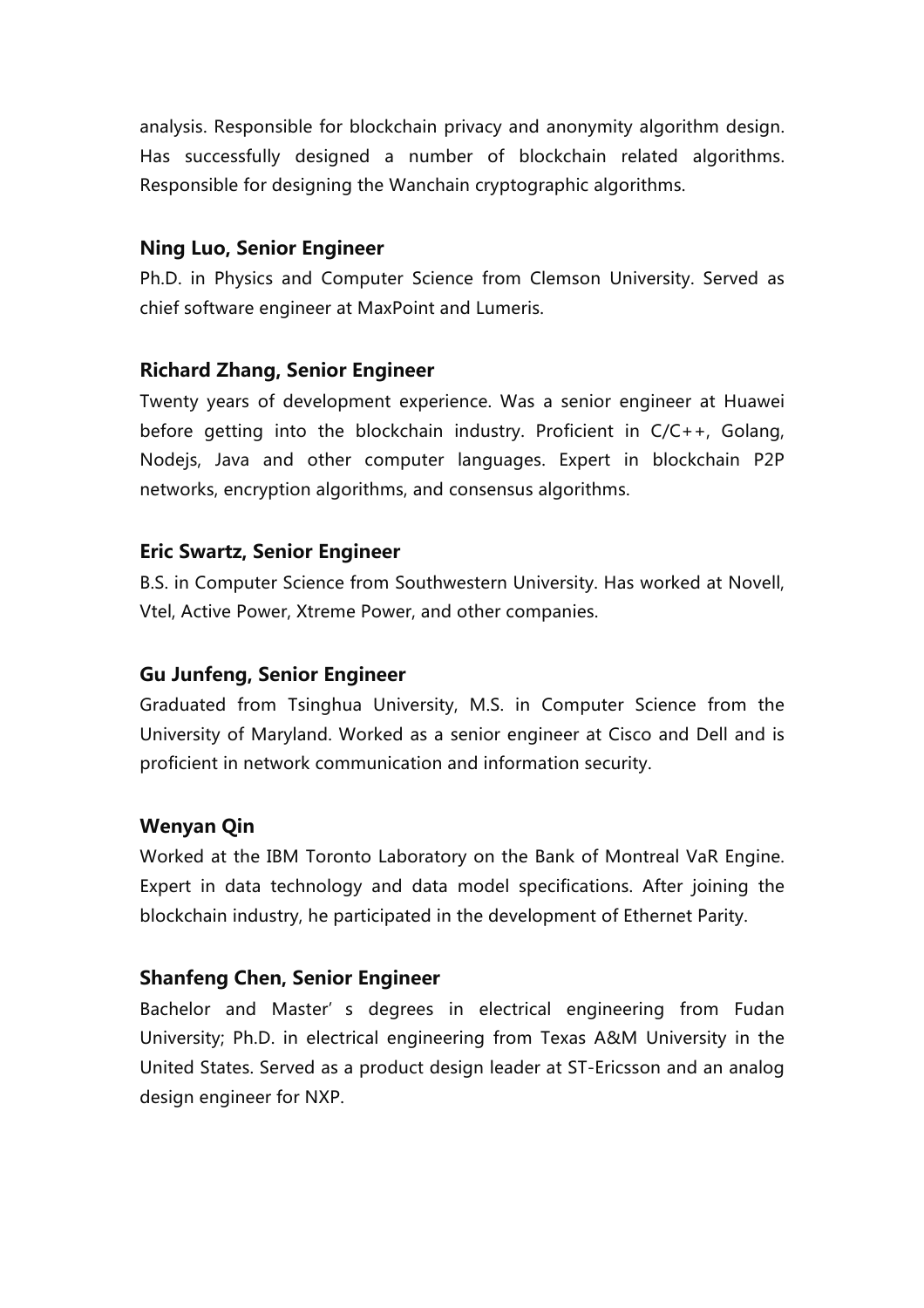#### **Cathy Niu, Senior Engineer**

M.S. degree in Computer Science from Ohio State University. Served as chief engineer and architect at HP R&R. Participated in the research and development of the Factom project.

#### **Boris Young, Product Lead**

Before entering the blockchain industry, was a financial systems senior consultant and entrepreneur. Became a supporter of the digital currency concept in 2014. Great at product design and experienced in many kinds of blockchain application products. He has published many blockchain and digital currency articles. Mainly responsible for the application requirements of Wanchain and the design of commercial application functions.

#### **Lizzie Lu, Marketing Lead**

Graduated from the Communication University of China. Worked for television, magazines and publishing for many years. Was marketing director of the Zhijia Design Innovation Group. A blockchain community organizer who repeatedly planned and organized blockchain conference sessions and blockchain industry conferences. Primarily responsible for globally promoting the Wanchain community.

### **Advisors**

#### **Feng Han**

Secretary general of the DACA Blockchain Association

#### **Dustin Byington**

Founder and president of Stokens Venture Capital, co-founder of Tendermint, founder of Bitcoin University

#### **David A. Johnston**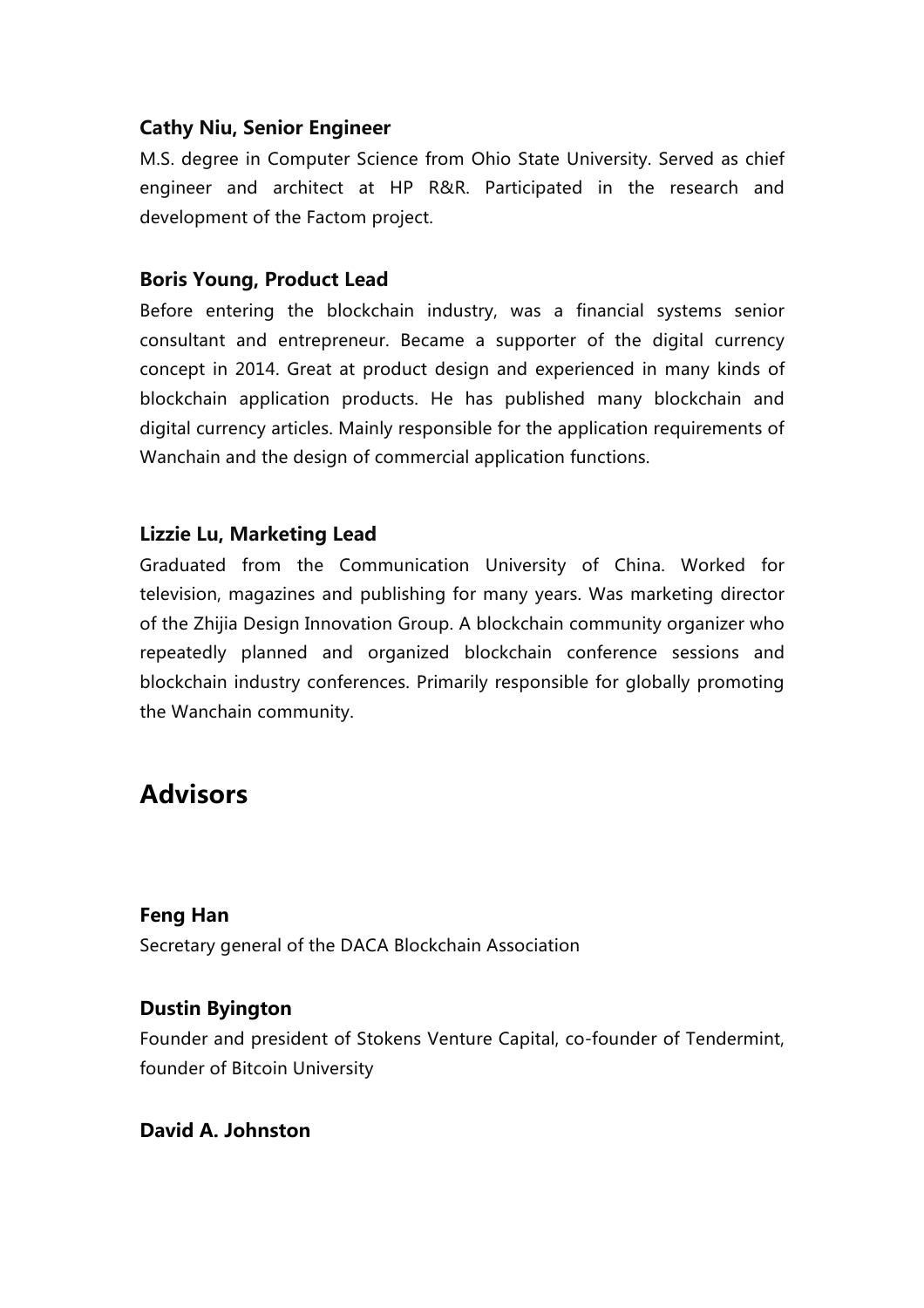Chairman of Factom

**Li Rongge**  River Capital Partners

**Wu Gang**  Founder and CEO of Bixin

**Albert Ching**  Founder of Singapore i-Sprint

**Zhang Yuyan**  Chairman of S-League Supply Chain Blockchain Alliance

**Ramble**  President of the North American Blockchain Association

**Pitinan**  DigitalPass Managing Partner

#### **Chen Zhong**

Director of the Network and Information Security Laboratory, Peking University

#### **Jin Jian**

Research Fellow, the China Information and Communication Research Institute